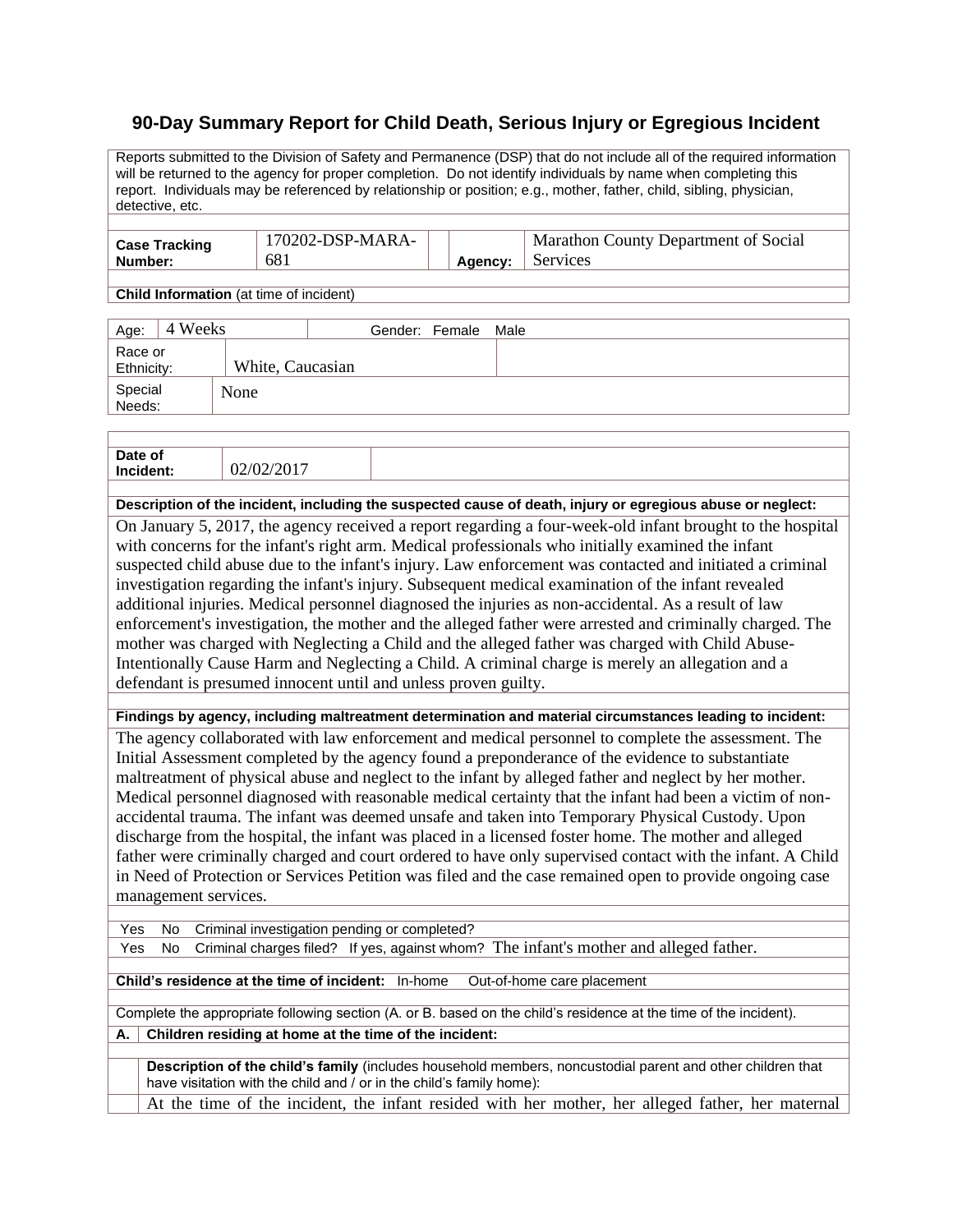grandmother, her 16-year-old maternal uncle and her four-year-old and six year-old cousins. Paternity has not been established for the infant.

**Yes No Statement of Services:** Were services under ch. 48 or ch. 938 being provided to the child, any member of the child's family or alleged maltreater at the time of the incident, including any referrals received by the agency or reports being investigated at time of incident?

**If "Yes", briefly describe the type of services, date(s) of last contact between agency and recipient(s) of those services, and the person(s) receiving those services:** N/A

**Summary of all involvement in services as adults under ch. 48 or ch. 938 by child's parents or alleged maltreater in the previous five years:** (Does not include the current incident.) N/A

**Summary of actions taken by the agency under ch. 48, including any investigation of a report or referrals to services involving the child, any member of the child's family living in this household and the child's parents and alleged maltreater.** (Does not include the current incident.)

(Note: Screened out reports listed in this section may include only the date of the report, screening decision, and if a referral to services occurred at Access. Reports that do not constitute a reasonable suspicion of maltreatment or a reason to believe that the child is threatened with harm are not required to be screened in for an initial assessment, and no further action is required by the agency.

History for the infant's mother is as follows: None

History for the infant's alleged father is as follows: None

History for the infant's maternal grandmother is as follows: On May 2, 2013, the agency screened-out a CPS Report.

On October 21, 2010, the agency screened-out a CPS Report.

On July 30, 2010, the agency screened-out a CPS Report.

On August 4, 2008, the agency screened-in a CPS Report alleging sexual abuse to the infant's now 16-year-old maternal uncle by an unknown maltreater. An assessment was completed by the agency and the allegation of sexual abuse was substantiated. The case remained open for ongoing case management services.

On April 14, 2005, the agency screened-out a CPS Report.

History for the infant's cousins residing in the home at the time of the incident is as follows:

On November 2, 2016, the agency screened-out a CPS Report.

On April 14, 2016, the agency screened-out a CPS Report.

On April 8, 2016, the agency screened-in a CPS Report alleging neglect to the infant's now six-yearold and four-year-old cousins by the infant's maternal aunt. An assessment was completed by the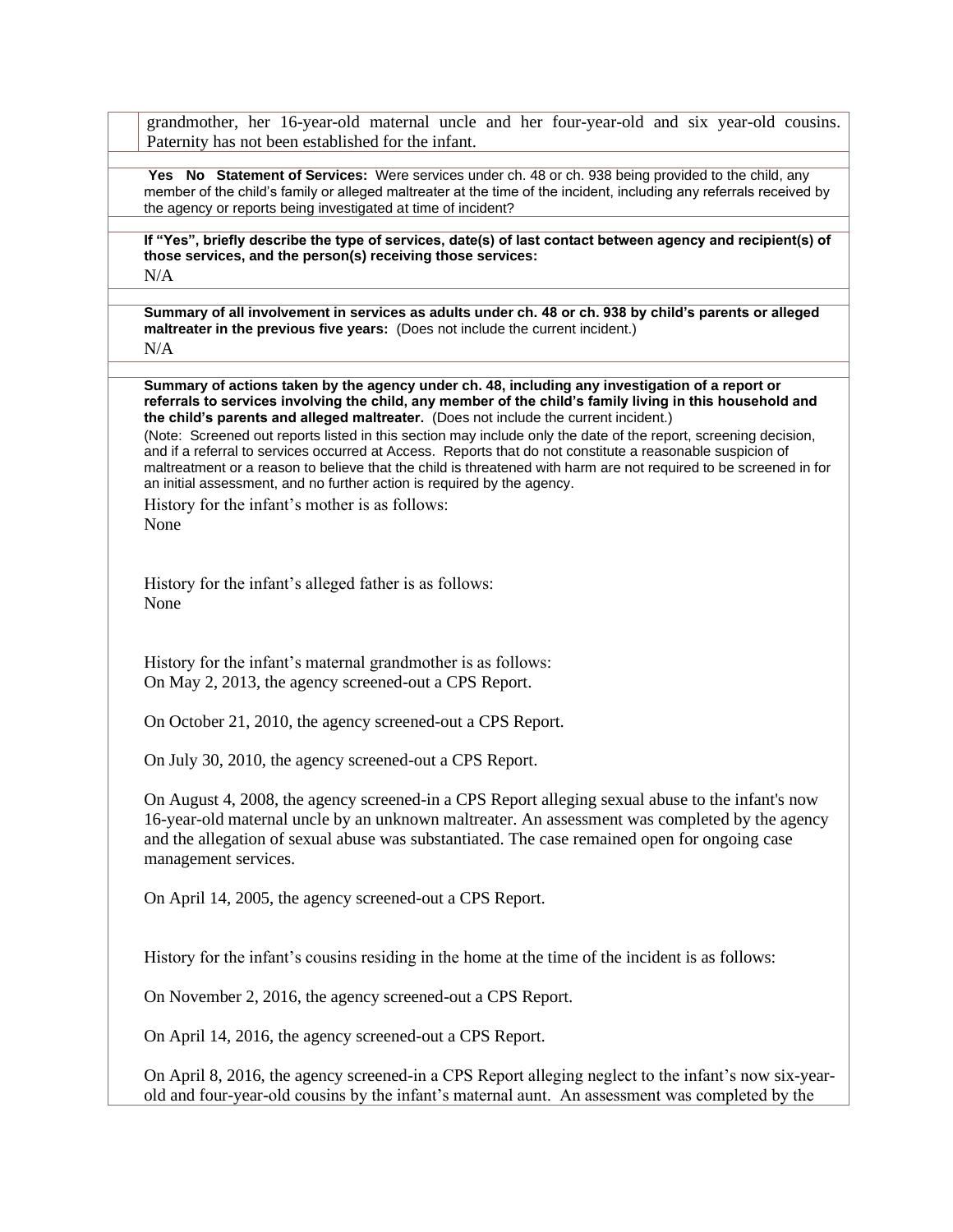agency and the allegation of neglect was substantiated. A Child in Need of Protection of Services Petition was filed April 20, 2016 and the case remained open to provide ongoing case management services.

On July 7, 2015, the agency screened-out a Services Report.

On June 12, 2014, the agency screened-in a CPS Report alleging neglect to the infant's now six-yearold cousin by the infant's maternal aunt. The Alternative Response assessment was completed by the agency and determined services were not needed. The case was closed upon completion of the initial assessment.

On February 17, 2014, the agency screened-out a CPS Report.

On November 1, 2013, the agency screened-in a Services Report. The family was referred to voluntary services.

On October 11, 2013, the agency screened-in a CPS Report alleging neglect of the infant's now sixyear-old cousin by the infant's maternal aunt. The Alterative Response assessment was completed by the agency and determined services were not needed. The case was closed upon completion of the initial assessment.

**Summary of any investigation involving the child, any member of the child's family and alleged maltreater conducted under ch. 48 and any services provided to the child and child's family since the date of the incident:**

The agency collaborated with law enforcement and medical personnel to complete the assessment. The Initial Assessment completed by the agency found a preponderance of the evidence to substantiate maltreatment of physical abuse and neglect to the infant by alleged father and neglect by her mother. Medical personnel diagnosed with reasonable medical certainty that the infant had been a victim of non-accidental trauma. The infant was deemed unsafe and taken into Temporary Physical Custody. Upon discharge from the hospital, the infant was placed in a licensed foster home. The mother and alleged father were criminally charged and court ordered to have only supervised contact with the infant. A Child in Need of Protection or Services Petition was filed and the case remained open to provide ongoing case management services.

**B. Children residing in out-of-home care (OHC) placement at time of incident:**

**Description of the OHC placement and basis for decision to place child there:** N/A

**Description of all other persons residing in the OHC placement home:** N/A

**Licensing history:** Including type of license, duration of license, summary of any violations by licensee or an employee of licensee or other actions that constitute a substantial failure to protect and promote the welfare of the child.

N/A

| <b>Summary of any actions taken by agency in response to the incident:</b> (Check all that apply.) |                              |  |                                       |
|----------------------------------------------------------------------------------------------------|------------------------------|--|---------------------------------------|
|                                                                                                    | Screening of Access report   |  | Attempted or successful reunification |
|                                                                                                    | Protective plan implemented  |  | Referral to services                  |
|                                                                                                    | Initial assessment conducted |  | Transportation assistance             |
|                                                                                                    | Safety plan implemented      |  | Collaboration with law enforcement    |